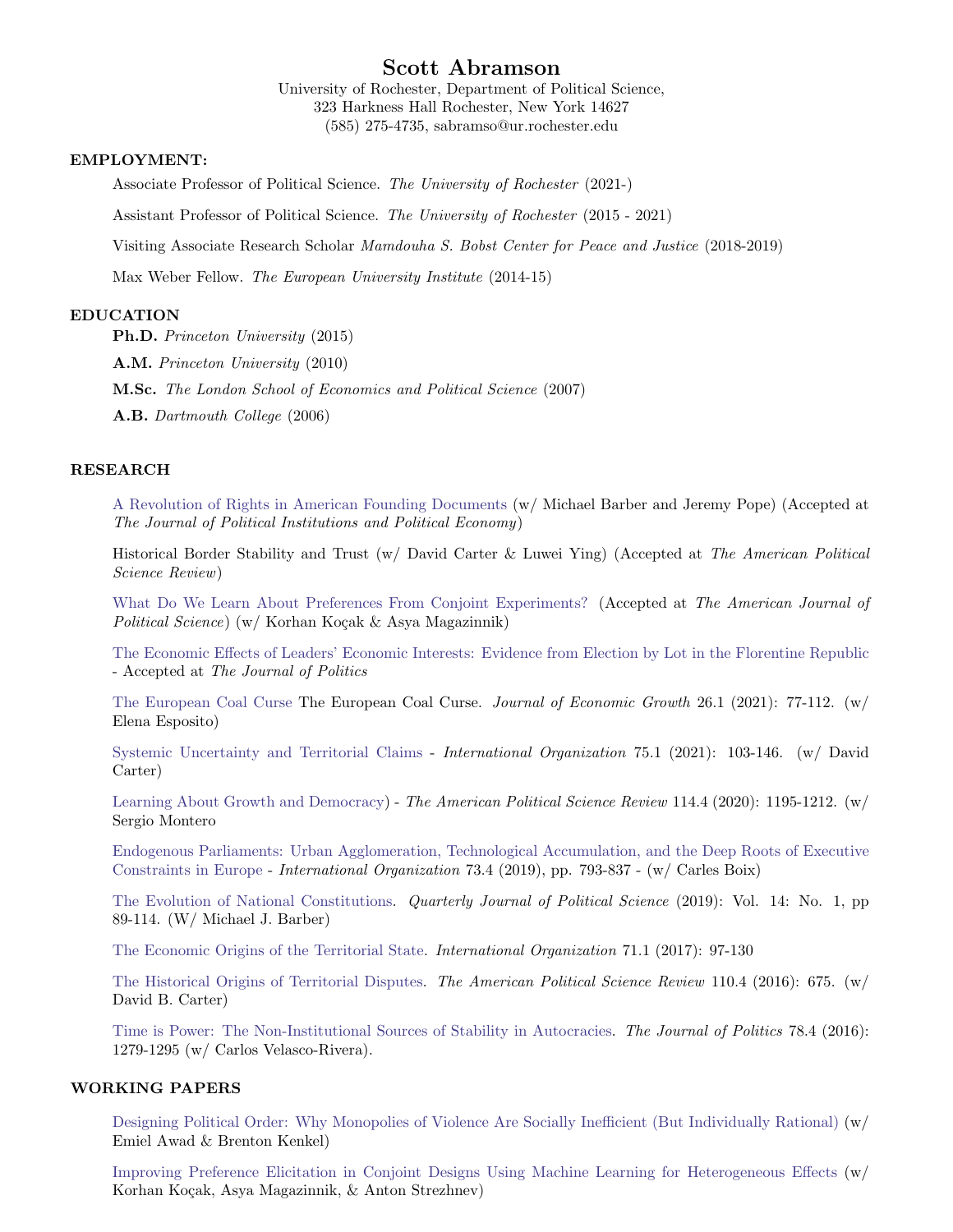[How Wide is the Ethnic Boundary? Prices, Elections, and Ethnicity in the Construction of National Markets](https://www.dropbox.com/s/s9i406yivbuwzqs/How_Wide_Is__The_Ethnic_Border_%20%281%29.pdf?dl=0) (w/ Brendan Cooley & Bethany Lacina)

[Coal, Early Industrialization, and the Persistence of Left-Wing Partisianship](https://www.dropbox.com/s/yps82w8oxzwamhu/coal_left.pdf?dl=0) (w/ Elena Esposito)

[A Variance Decomposition Approach for Bounding Neighborhood Effects](https://www.dropbox.com/s/r9mreq5ed3iglg1/Turnout.pdf?dl=0) (w/ Anderson Frey)

# IN PROGRESS

Failure to Learn in the Laboratories of Democracy: Gun Control and Partisan Bias in the United States (w/ Mary Kroeger and Sergio Montero)

Ideology, Electability & Valence (w/ Korhan Koçak & Asya Magazinnik)

Pricing Partisanship: Evidence From North Carolina's Housing Markets (w/ Anderson Frey)

# FURTHER ACHIEVEMENTS

Robert Keohane Award for best paper by a junior scholar in International Organization - 2018

Ernest B. Haas Best Dissertation Award -APSA European Politics and Society Organized Section - 2015,

Best Poster Award from the Society for Political Methodology Annual Meeting - 2013

The Neihaus Center for Globalization and Governance - Graduate Fellowship - 2008-10

Dartmouth College, Department of Sociology - The Truxal Prize - 2006 Awarded to the most outstanding senior pursuing graduate work.

# Invited Presentations

George Mason University Public Choice Seminar (2014), History and Politics Network - Yale (2014), Bocconi University (2015), Brigham Young University (2015), History and Politics Network - Harvard (2015), Vanderbilt University (2016), University of Chicago (2016), Oxford University - Nuffield College (2016), University of Montreal - Economics (2017), University of Pennsylvania (2017), Yale University (2017), Harvard University (2017), Princeton University (2018), Vanderbilt University (2018), Yale (Formal Theory and Comparative Politics Conference - 2018), Princeton (2019), UC Berkeley (Formal Theory and Comparative Politics Conference - 2019),NYU (2019) Queens University (Scheduled 2020)

# TEACHING

#### Instructor

Senior Honors Thesis Workshop - Fall 2019 - The University of Rochester - (Undergraduate) Positive Political Theory - Spring 2018 - The University of Rochester - (Undergraduate) State Formation - Spring 2016 - The University of Rochester - (Graduate) Graduate Research Seminar - Spring 2017, Fall 2018 - The University of Rochester - (Graduate) Introduction to International Relations - Fall 2015, Fall 2016 - The University of Rochester - (Undergraduate) Order Violence and the State - Fall 2016 - The University of Rochester - (Undergraduate) Introduction to Statistics - Summer 2010 -In the Woodrow Wilson School - (Undergraduate) Advanced Statistics - Summer 2011 - In the Woodrow Wilson School - (Undergraduate)

#### Teaching Assistant

Democracy - Fall 2010 - Carles Boix & Nolan McCarty- (Undergraduate) Advanced Statistics - Fall 2011 - Xun Pang - (Graduate) Introduction to International Relations- Spring 2012 - David Carter - (Undergraduate)

# DEPARTMENTAL/ PROFESSIONAL SERVICE

### Editorial Board

Historical Political Economy - 2020 –

#### Division Chair

APSA Political Economy Section - 2019